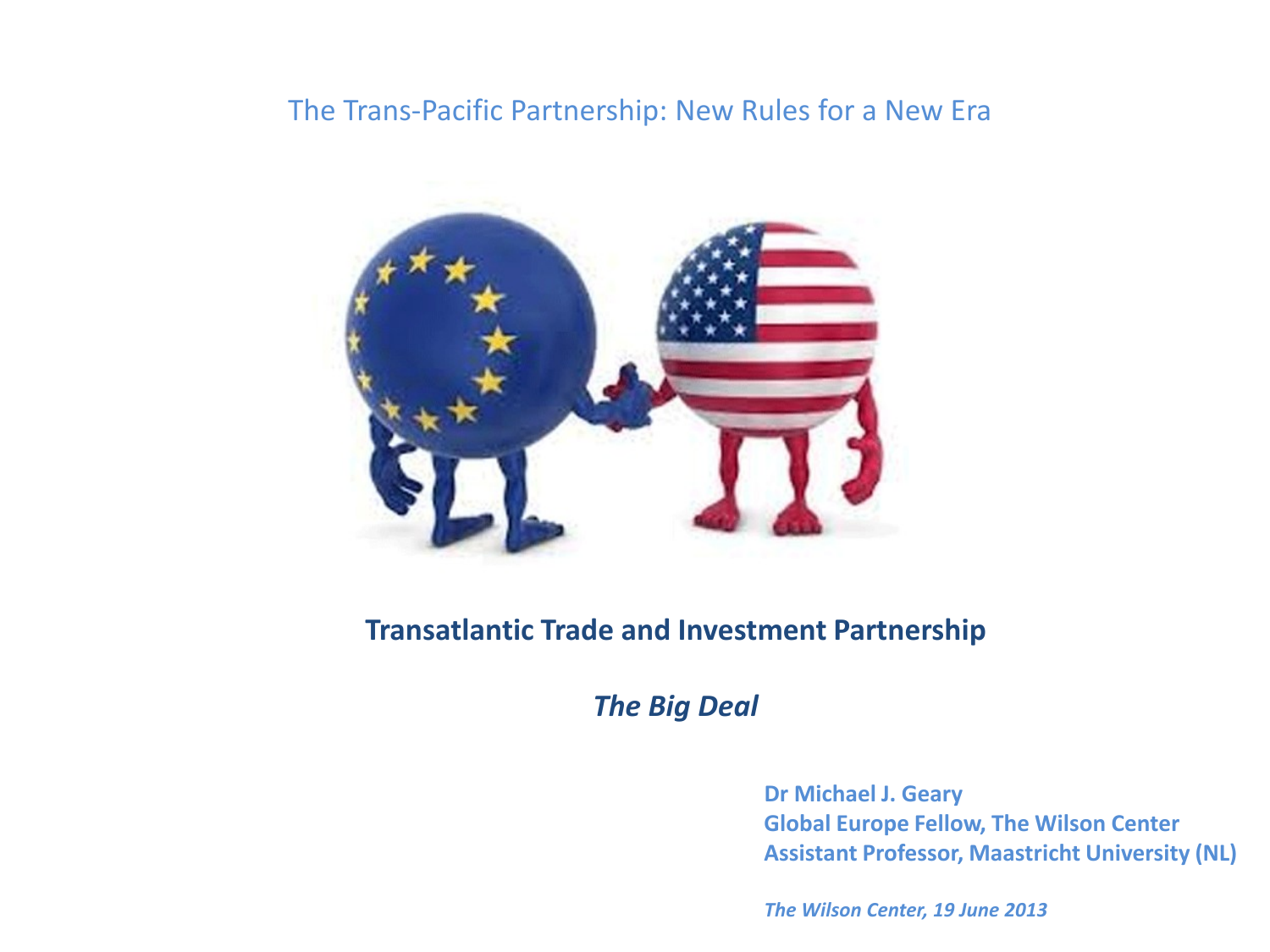#### **Transatlantic Trade and Investment Partnership**

## **The mother of all trade agreements**

- $\triangleright$  TTIP from Alaska to Athens: Biggest trade deal in history
- $\triangleright$  Far larger than NAFTA
- $\triangleright$  Half the world's economic output
- $\triangleright$  Aspiring to reduce tariff and non-tariff barriers (NTBs)
	- $\triangleright$  .... aspiring to harmonize regulations on both sides of the Atlantic
- $\triangleright$  Goal: Creating a single set of standards for a marketplace covering half the world's GDP
- $\triangleright$  President Obama "We have a profound stake in each other's success. We agreed that there is more work to do. Not only do we need to grow but we also need to reform our economies structurally." Berlin, 19 June 2013.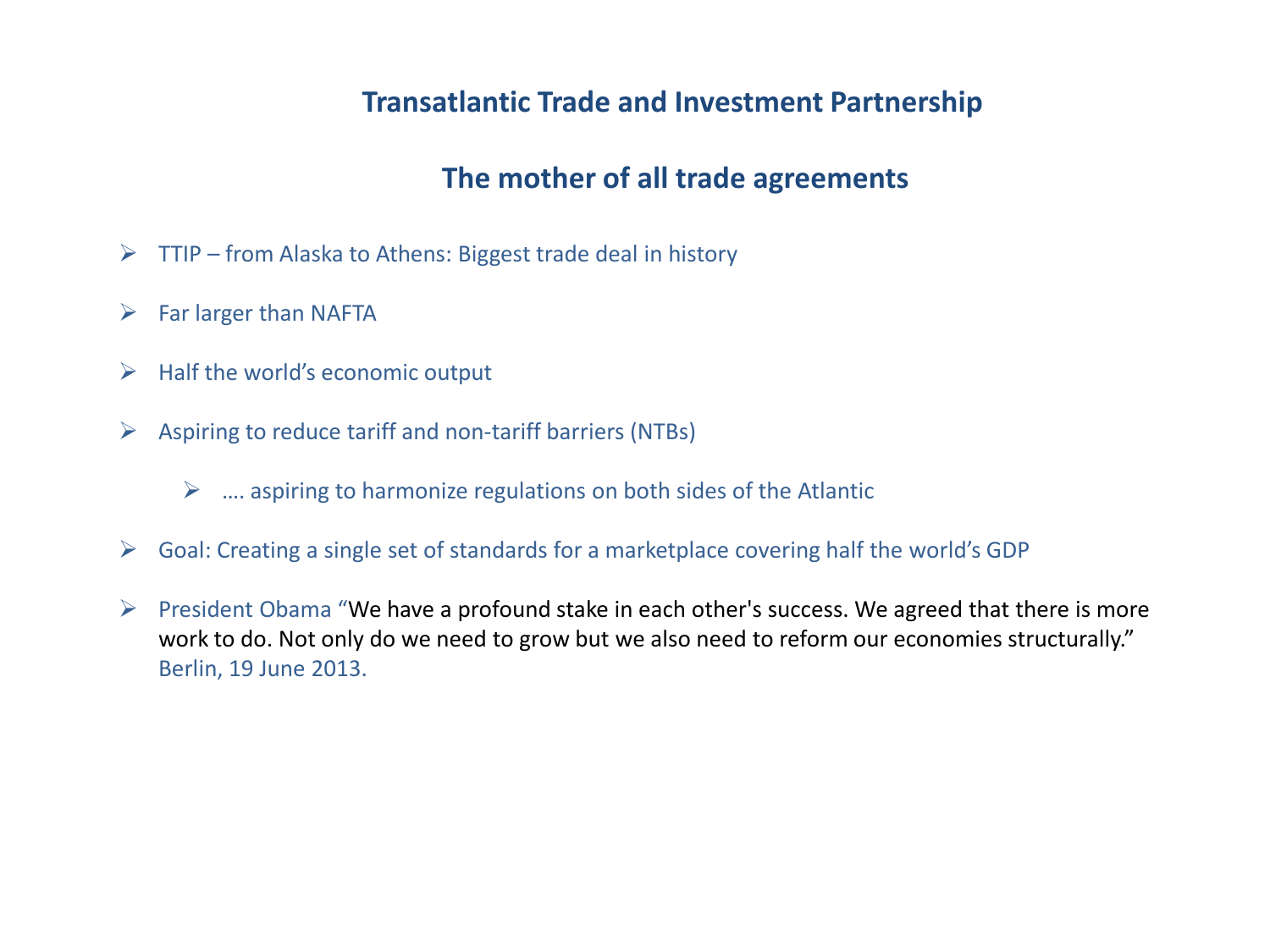## **US-EU Trade Relations in Numbers**

- $\triangleright$  Goods and services worth \$2.7 billion/ $\epsilon$ 2.0 billion are traded bilaterally
- The United States and the EU have directly invested more than \$3.7 trillion/€ 2.8 trillion on both sides of the Atlantic
- $\triangleright$  Total US investment in the EU is three times higher than in all of Asia
- $\triangleright$  EU investment in the US is around eight times the amount of EU investment in India and China together

TTIP …

- $\triangleright$  An additional 0.5 percent of EU GDP and would create 2 million new jobs
- $\triangleright$  EU's economy could benefit by  $\epsilon$ 119 billion a year
- $\triangleright$  US economy could gain an extra  $\epsilon$ 95 billion a year
- $\triangleright$  Britain: a 10% boost to economic output per head and 400,000 jobs in the long-term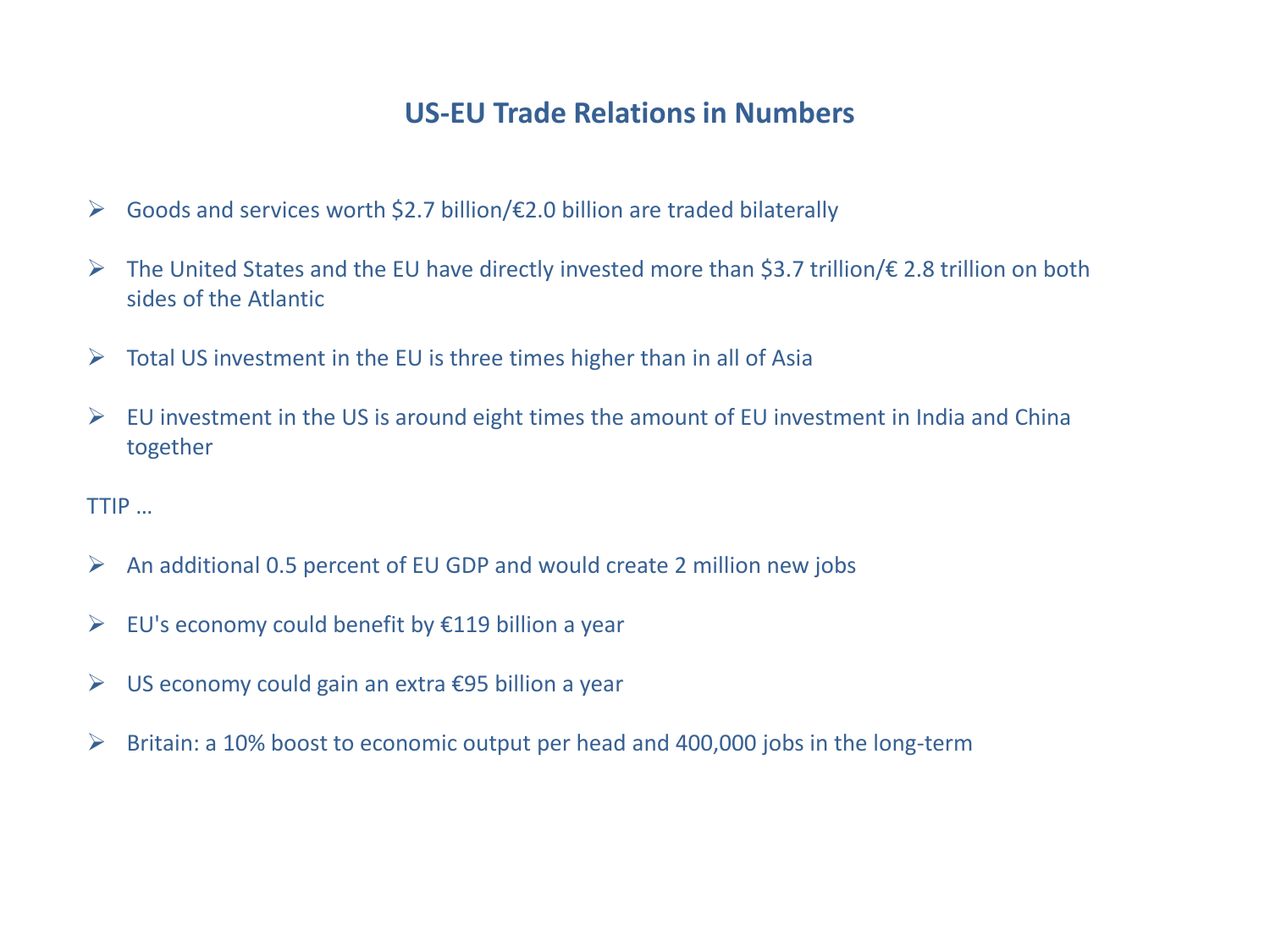# **TTIP – Reducing Non-Tariff Barriers**

- $\triangleright$  The average tariff rate in transatlantic trade amounts to about 3.5%
	- $\triangleright$  Reduce to zero (?)
- $\triangleright$  Tariff reduction = negligible impact on US-EU trade
- $\triangleright$  Deeper trade liberalisation more complex assessment
- Reduction of **non-tariff barriers (NBTs)** releases real resources
	- $\triangleright$  The cost of complying with multiple sets of regulation
- Mutual **standards recognition** (car safety regulatory schemes)
- **Liberalising services** (airline industry)
- **Procurement**
- Reduction in NTBs/**comprehensive deal** = growth in 90% range
- $\triangleright$  Rebalancing of domestic EU trade (Franco-German trade 23% decline)
- 2,043,178 jobs created within OECD/**deep liberalisation**